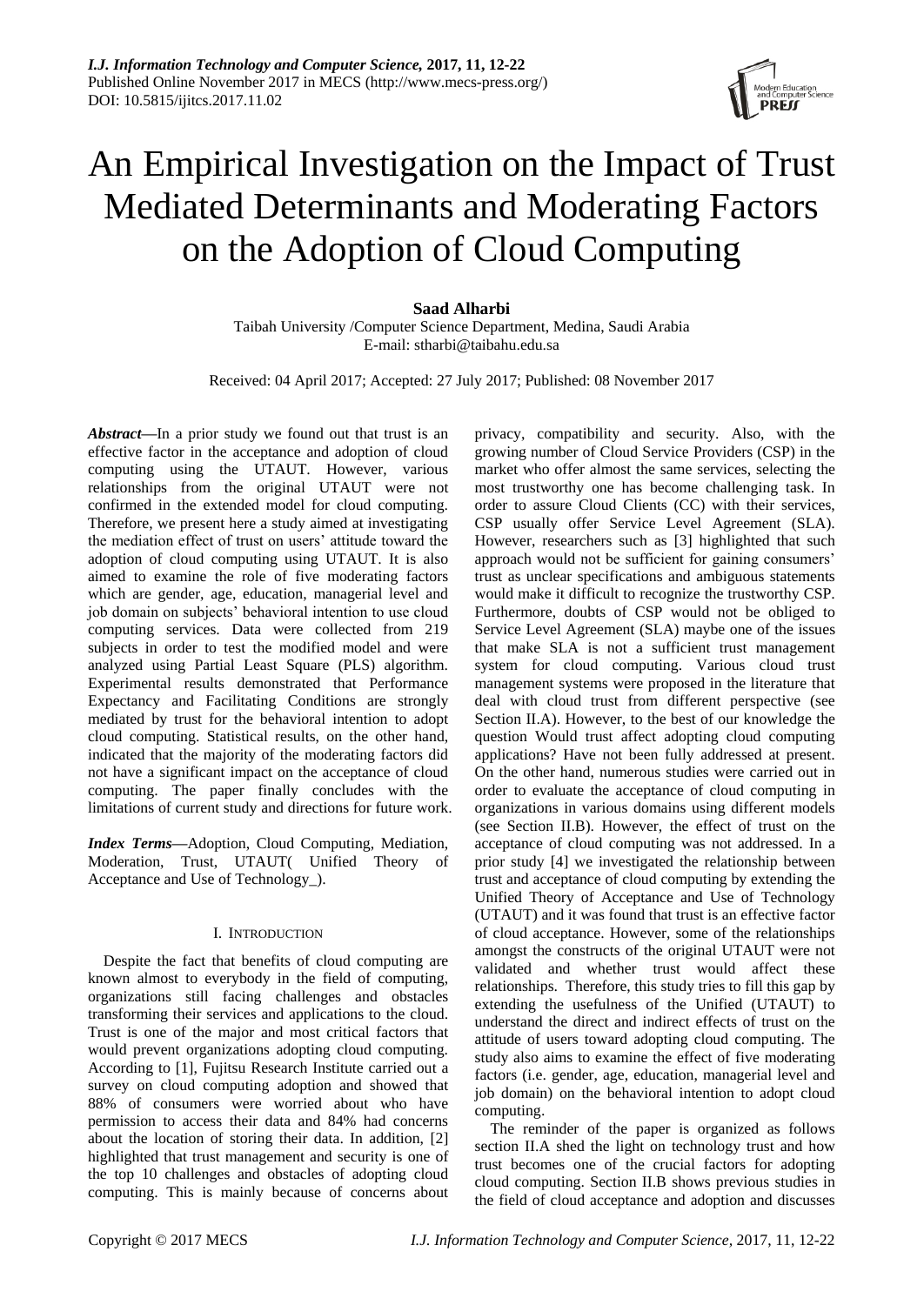factors influencing the readiness of organizations for adopting cloud computing. The proposed model and experimental hypotheses are discussed in Section III. Subjects profile are explained in section IV. The results and data analysis are then presented in Section V. Next, we discuss these results in Section VI and show the findings and implications of the study. Finally, conclusion is shown in section VII.

# II. LITERATURE REVIEW

Recently, cloud computing has extensively been studied technically and from other point of views such as [5, 6]. As the aim of this paper is to investigate the determinants of trusting cloud computing, this section will be divided into the following two sub-sections.

# *A. Technology and Trust*

According [7], interpersonal trust can be defined as "willingness of a party to be vulnerable to the actions of another party based on the expectation that the other will perform a particular action important to trustor irrespective of the ability to monitor or control the other party". It is also believed that trust can be existed between people and non-human entities. For example, we trust airplanes that travel us safely from place to another. Furthermore, [8] pointed out that we sufficiently trust bridges and walk under them calmly. Though, various researchers such as [9] claimed that trust between people and technology is not existed. Furthermore, others stated that such relationship does not last long as if the technology fails to perform a particular task trust it would be transformed to frustration [10]. However, we believe that human today highly trust technology and several examples are available in our daily life. For instance, [11] highlighted that people usually trust word processing applications to save their documents as well as sharing images and personal information with others over the internet. Therefore, researchers are investigating the factors affecting the trust of technology and how trust would affect the usage of technology. Interpersonal personal was found to be affected by numerous factors more importantly benevolence, understandability, integrity and competence [7, 12]. However, [13] pointed out that trusting technology is affected by other factors that are related to the weakness and limitations of technology. For instance, validity, robustness, reliability, utility and false-alarm are considered as major factors of technology trust. Furthermore, [12] performed a study in order to investigate whether trust affect users' satisfaction and their intention toward using technology. The results indicated that trust is significantly affected by performance, usefulness, ease of use, satisfaction and disconfirmation. Moreover, technology trust can be classified into two different forms particularly humanlike trust and system-like trust [11]. However, it is not straight forward to decide which form to use and which factors to adopt.

In fact, it depends entirely on the technology being used and the domain it is implemented in. Therefore,

various studies where carried out in the literature to investigate the effect of trust on the adoption of new technology in different domain such as e-commerce [14- 19] and e-government [20-26]. Furthermore, trust has become one of the most critical factors affecting the adoption and usage of cloud services. Therefore, numerous studies are existed in the literature studying how to provide trustworthy cloud services. In such studies researchers usually implement trust management systems based on several cloud attributes and present the results. For instance, [3] claimed that at present trust evaluation systems that evaluates trust based on the compliance of Cloud Service Providers (CSP) with SLA is not existed. Therefore, they proposed a Compliancebased Multi-Dimensional Trust Evaluation System (CMTES) where cloud clients can decide the trustworthy cloud service provider from different perspectives (i.e. cloud client, Cloud Broker and Peers). The proposed system is consisted of three major entities which are cloud client, cloud broker, cloud auditor where they evaluate cloud service provider independently based on the Quality of Service (QoS) in the SLA. The final trustworthiness of Cloud Service Provider is derived from the aggregated trustworthiness perceived from the three entities. The proposed system was experimented using artificial data and the results presented CMTES is effective in recognizing trustworthy Cloud Service Providers (CSP). [27], on the other hand, proposed a trust management architecture that is consisted of three main components which are Cloud Service Registry and Discovery, Dynamic Trust component and Trust calculator. Cloud Service Registry and Discovery allows cloud providers to register themselves and record their trust values where trust calculator is responsible of computing the overall trust of a provider based on previous trust values and feedback. Dynamic Trust Component, on the other hand, is responsible of keeping track the trust values which changes over time. A mathematical model was adopted to compute trust based on feedback and trust values. However, it was not tested and no experimental results were presented.

[28] were also proposed a framework for trust management in cloud environments. It is consisted of three layers which are hard-trust, virtual –trust and entity trust. The first one can be considered as the main block of the trustworthiness of cloud services which are a set of actions in the cloud environment. Virtual trust, on the other hand, is the set of evidence about virtual servers' security which the cloud provider must presents to users. Entity-trust is the layer responsible about building users trust on cloud computing service based on the behavior records of other entities. They claimed that the combination of these layers would bridge the gap between trust factors. However, experimental results were not provided. [29], also, proposed an adaptive trust model to dynamically evaluate cloud servers and recommend the high quality services. It is called Cloud-Trust which adopts multiple trust attributes for evaluation as well as it is consisted of two integrated types of modelling tools which are IOWA and rough set operators.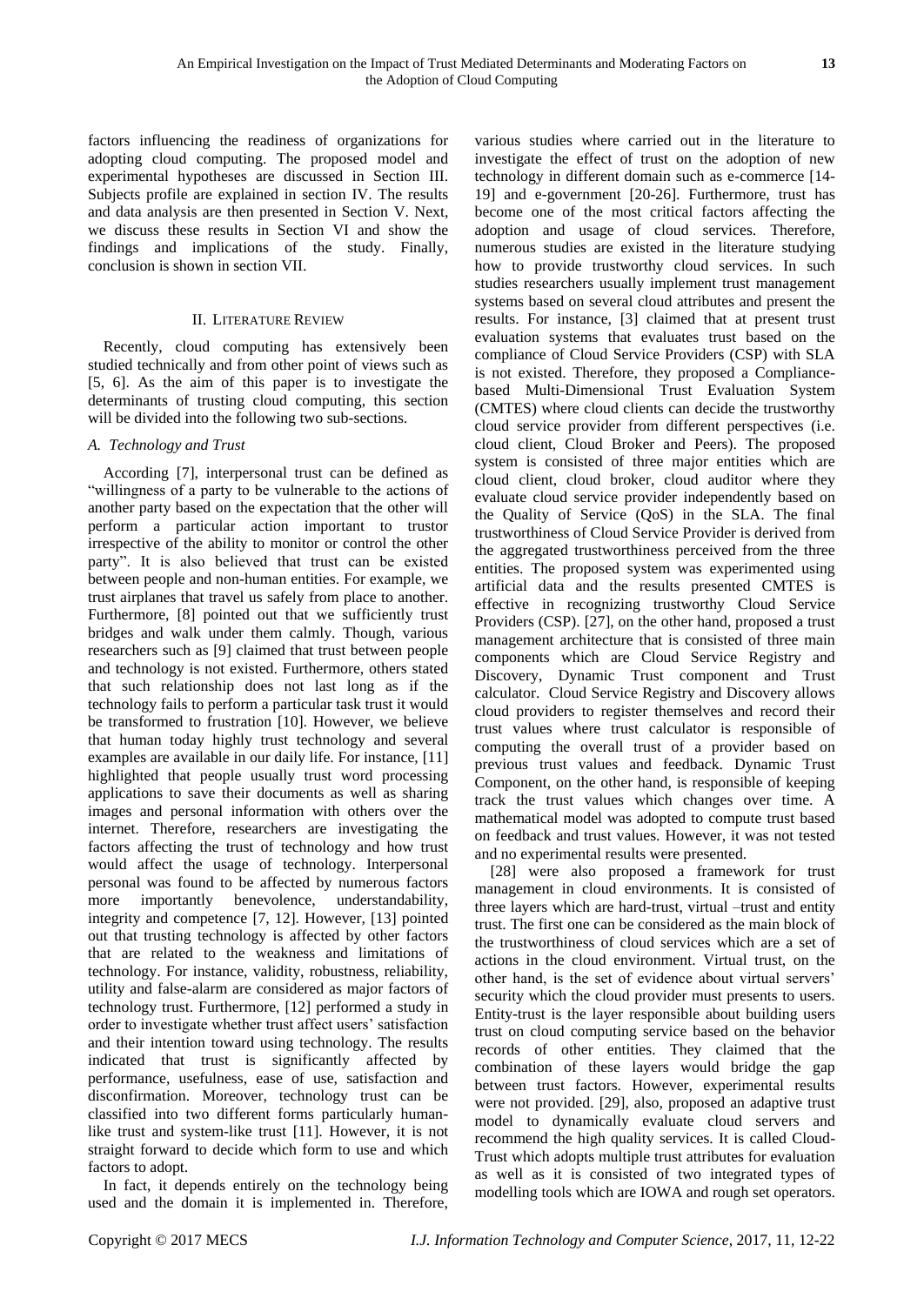Data mining and knowledge discovery techniques are applied on trust attributes and time series in order to provide real-time recommendations. Furthermore, it was developed by three modules which are SLA module, trust management module and resource management module. Cloud-Trust was tested and experimental results demonstrated that it can effectively be used for trust management in cloud computing. [30] also developed a framework called Cloud-Trust. However, it was developed to evaluate trust of the services provided by cloud providers based solely on security. A wide range of security best practices and controls were incorporated in the proposed framework. The main idea behind it, is that an overall assessment of cloud services based on high level security metrics such as integrity and confidentiality and presenting the probability of penetration of cloud services provider. [31] developed an approach using evidential reasoning (ER) to help cloud client selecting the most trustworthy services. It is a multi-dimensional approach which mainly depends on historical users' feedback and ratings. Various issues can be addressed by the multi-dimensional approach such as establishing a real-time trust evidence for all services and dynamically identifying most trustworthy services. However, no experimental results were presented.

The literature of cloud computing is rich with studies proposing trust management models for cloud computing based on different perspectives such as [1, 32-34]. Various researchers tried to survey such models and compare amongst them such as [35] while other tried to demonstrate the obstacles and challenges of developing cloud trust management systems such as [2, 36].

# *B. Adoption of Cloud Computing*

Although the benefits of cloud computing have currently become tangible, individuals and firms still hesitant to adopt cloud computing solutions. Therefore, various studies tried to address the determinants and factors that would affect the adoption of such solutions. These studies usually focus on a domain such as education or industry or on a specific country. Several factors were found to be effecting the attitude of organizations and individual towards adopting cloud computing. [37] pointed out that such factors can be categorized into technological, organizational and environmental factors. Therefore, they conducted a study to understand the adoption of cloud computing especially SaaS readiness consisting of three components reflecting these categories. The results indicated that the three components were significantly affecting the adoption of cloud computing in firms. However, they would vary across overt and psychological outcomes. In fact, it was found that technological readiness is the most significant component for the psychological outcomes while it was the least significant in terms of overt outcomes. On the other hand, organizational readiness was found the most significant component for the overt outcomes where it was the least significant in terms of psychological outcomes. Furthermore, one of the interesting findings of [37] is that IT infrastructure is not an important factor

influencing the organizational readiness for the adoption of SaaS solutions. In the same context, [38] proposed a model based on TOE, DOI and NIT in order to assess the factors influencing SaaS adoption in firms. They found out that SaaS adoption would mainly be affected by cost, relative advantage, top management support, complexity, technology competence and normative pressure. Furthermore, in an effort to re-conceptualize factors affecting cloud computing adoption, [39] highlighted that compatibility, complexity, relative advantage and security must be considered when studying adoption of cloud computing. Further, [40] pointed out that the literature still lacks studying the adoption of cloud computing from the organizational perspective. Therefore, they proposed an integrated framework based on DOI, TOE and ANT to investigate the determinates of cloud computing adoption. A preliminary study was performed using this framework and the results indicated that cost is one of the critical factors affecting organizational attitude towards the adoption of cloud computing as well as security was one of the main concerns when considering the adoption of cloud. furthermore, [41] found out that the complexity and compatibility of cloud computing implementation can be a barrier to adopt cloud computing in organizations. They also identified five factors which can significantly affect the attitude of adopting cloud computing that are competitive pressure, trading partner pressure, relative advantage, top management support and organization size. In line with this, [42] proposed an integrated framework based on TAM and TOE to explore factors influencing the adoption of cloud computing. They found out that trading partner and competitive pressure can directly affect the adoption of cloud. however, perceived ease of use and perceived usefulness of cloud computing mediate the effect of other factors such as complexity, organizational readiness, compatibility and top management support.

The adoption of cloud computing applications was also examined in several areas. For instance, [43] highlighted that little efforts were devoted to investigate the adoption of cloud computing solution in academic organizations such as universities. Therefore, they proposed a model based on TAM and DOI to understand the perception of cloud computing in terms of contextual, economic and technological influences in university located in developed countries. However, only a pilot study was carried out using the proposed model showing acceptable reliability and validity level. In the same context, [44] conducted a study to examine behavioral intention to use cloud computing in classrooms. The study adopted six models which are the theory of reasoned action or theory of planned behavior (TRA/TPB), the motivational model (MM), service quality (SQ), the technology acceptance model (TAM), Self-efficacy (SE), and innovation diffusion theory (IDT). They found out that the six models would be used successfully to provide insight about students' adoption of cloud computing in classrooms. Furthermore, most of the factors adopted in these models were found significantly affecting students' attitude toward the adoption of cloud computing. The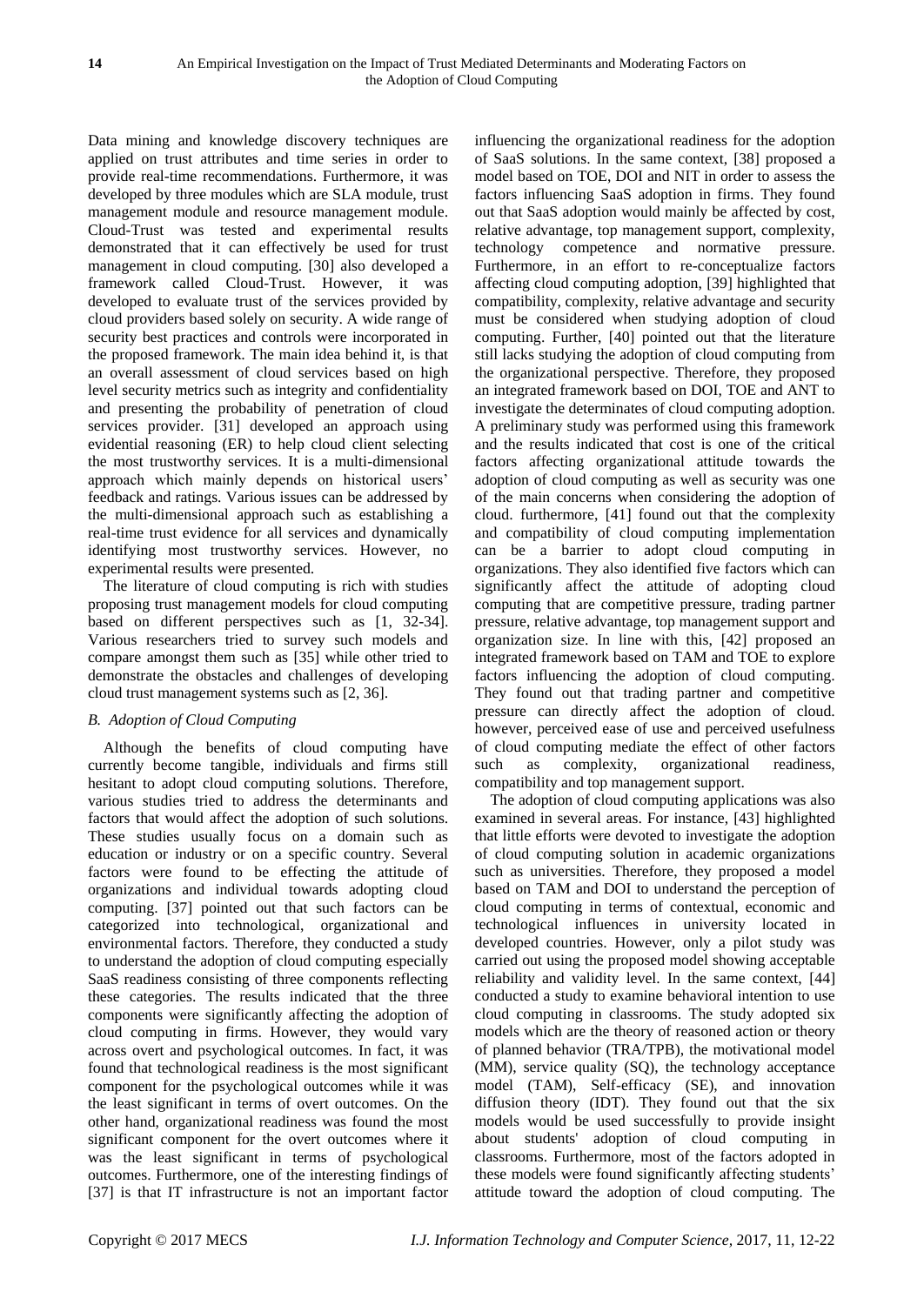adoption of cloud computing solutions in business corporations was also considered by various researchers. For example, [45] adopted TAM to investigate the perception of cloud computing among IT managers in companies listed in German stock market. The results yielded that perceived usefulness, job relevance and image play an important role in cloud computing acceptance. [46], on the other hand, carried out a study to explore factors influencing firms to adopt cloud computing solutions in electronic supply chain systems. More specifically, the effect of task uncertainty, environmental uncertainty and information processing capability on adoption of cloud as well as how would information processing moderate these relationships. This study adopted the organizational information processing theory. The results suggested that environmental, task, inter-organizational uncertainties together with information processing capabilities significantly affect the intention to adopt cloud supply chain solutions.

Because of the various factors and issues that were found out by many researchers, such as the above, that would affect the adoption and maximization of cloud computing, [47] proposed the concept of cloud federation. It is a cooperation amongst several cloud providers to deploy services. They highlighted that cloud federation would enhance deploying services by maximizing the utilization of IT resources. Furthermore, a study was carried out to identify factors influencing the proposed concept. The results indicated that large cloud providers are willing to adopt such an idea while small providers were found to be driven by the pressure of competitors. Six determinants of accepting cloud federation which are flexibility, service quality decline, interoperability, frim size, legal issues and competitive pressure were also identified. [48] also proposed a trust model for cloud computing environments selection. The proposed model evaluates the quality of services of cloud based on several measures such as effectiveness, performance and user ratings. In order to test the feasibility of the proposed model it was validated using different simulations and the results were promising.

As it can be noticed that most of these studies have not fully addressed the effect of trust on the adoption of cloud computing using the well-known model which is the Unified Theory of Acceptance and Use of Technology (UTAUT). In line with the literature, the results of a prior study [4] showed that trust is a crucial factor in the adoption of cloud computing. However, the direct and indirect effects of trust on the constructs of UTAUT was not considered as well as the effects of moderating factors on the adoption of cloud computing was not addressed.

# III. HYPOTHESES DEVELOPMENT

The main aim of this research is to conduct an empirical study to investigate the effect of trust on the relationships amongst independent and dependent construct in the UTAUT. The context of this research is acceptance of cloud computing applications and solutions. Specifically, the impact of trusting cloud computing on the relationships between performance expectancy and behavioral intention to use and, facilitating conditions and behavioral intention to use cloud computing application will be investigated. Furthermore, we believed that trust would mediate the relationships of social influence and effort expectancy with behavioral intention to use cloud computing. Fig.1 shows the proposed extended model. The study also aimed at studying the effect of moderating factors specifically age, gender, education, managerial level and job domain. In addition, we are interested to find out whether acceptance of cloud computing differs across these groups. Therefore, we formulated the following hypotheses:



Fig.1. Research Model

**H1**: Trust will positively moderate the relationship between performance expectancy and behavioral intention to use cloud computing.

**H2**: Trust will positively moderate the relationship between facilitating conditions and behavioral intention to use cloud computing.

**H3**: Trust will positively mediate the relationship between social influence and behavioral intention to use cloud computing.

**H4**: Trust will positively mediate the relationship between effort expectancy and behavioral intention to use cloud computing.

**H5**: Age will moderate the relationship between performance expectancy and behavioral intention to use cloud computing.

**H6**: Age will moderate the relationship between social influence and behavioral intention to use cloud computing.

**H7**: Age will moderate the relationship between effort expectancy and behavioral intention to use cloud computing.

**H8**: Age will moderate the relationship between facilitating conditions and behavioral intention to use cloud computing.

**H9**: Age will moderate the relationship between trust and behavioral intention to use cloud computing.

**H10**: Gender will moderate the relationship between performance expectancy and behavioral intention to use cloud computing.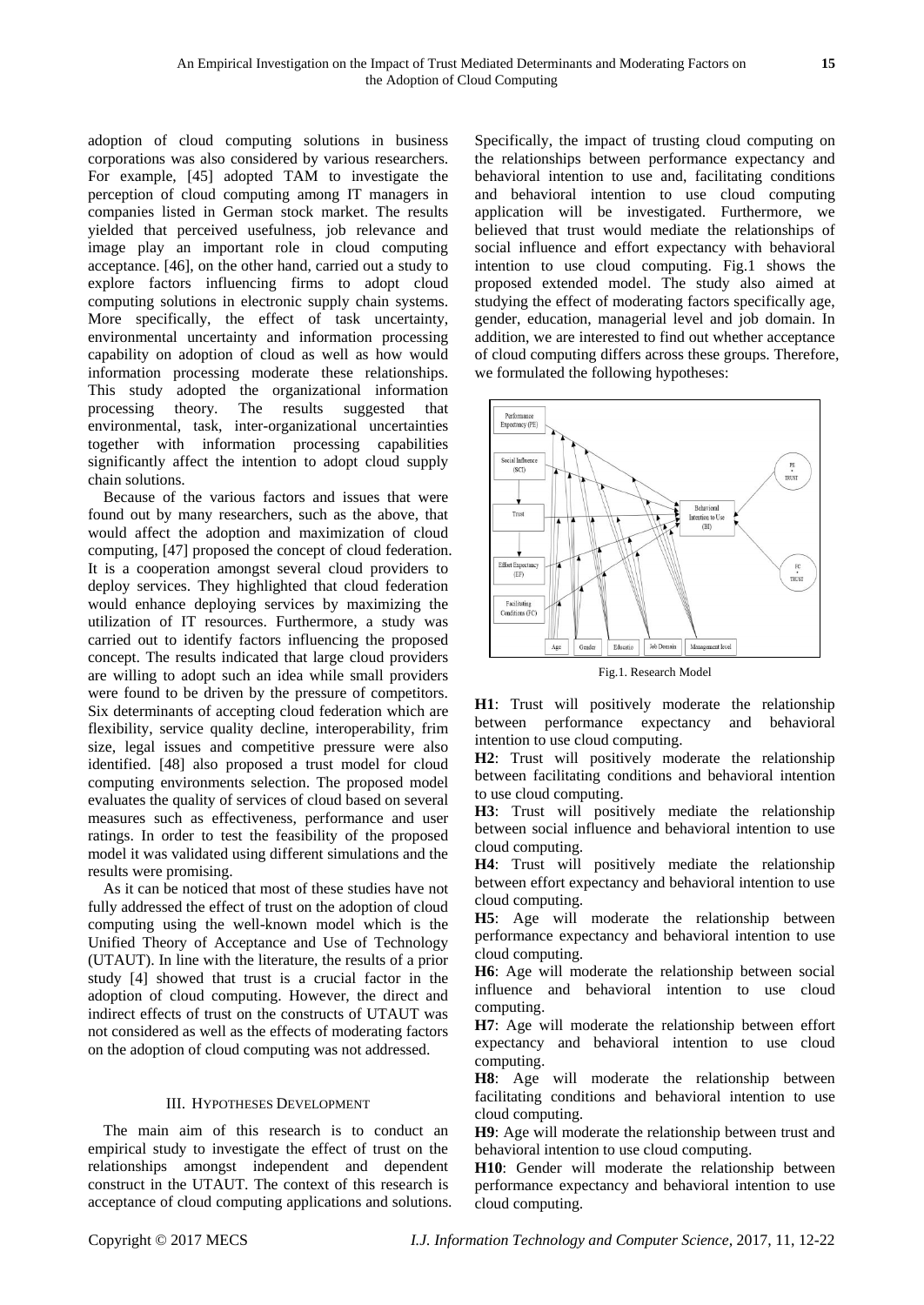**H11**: Gender will moderate the relationship between social influence and behavioral intention to use cloud computing.

**H12**: Gender will moderate the relationship between effort expectancy and behavioral intention to use cloud computing.

**H13**: Gender will moderate the relationship between facilitating conditions and behavioral intention to use cloud computing.

**H14**: Gender will moderate the relationship between trust and behavioral intention to use cloud computing.

**H15**: Education will moderate the relationship between performance expectancy and behavioral intention to use cloud computing.

**H16**: Education will moderate the relationship between social influence and behavioral intention to use cloud computing.

**H17**: Education will moderate the relationship between effort expectancy and behavioral intention to use cloud computing.

**H18**: Education will moderate the relationship between facilitating conditions and behavioral intention to use cloud computing.

**H19**: Education will moderate the relationship between trust and behavioral intention to use cloud computing.

**H20**: Job domain will moderate the relationship between performance expectancy and behavioral intention to use cloud computing.

**H21**: Job domain will moderate the relationship between social influence and behavioral intention to use cloud computing.

**H22**: Job domain will moderate the relationship between effort expectancy and behavioral intention to use cloud computing.

**H23**: Job domain will moderate the relationship between facilitating conditions and behavioral intention to use cloud computing.

**H24**: Job domain will moderate the relationship between trust and behavioral intention to use cloud computing.

**H25**: Managerial level will moderate the relationship between performance expectancy and behavioral intention to use cloud computing.

**H26**: Managerial level will moderate the relationship between social influence and behavioral intention to use cloud computing.

**H27**: Managerial level will moderate the relationship between effort expectancy and behavioral intention to use cloud computing.

**H28**: Managerial level will moderate the relationship between facilitating conditions and behavioral intention to use cloud computing.

**H29**: Managerial level will moderate the relationship between trust and behavioral intention to use cloud computing.

#### IV. SAMPLE AND DATA COLLECTION

The data collection instrument of this study was an online questionnaire consisting of 7 sections. It was developed in bio-lingual format were all statements were

written in English and Arabic in order to ensure subjects' full comprehension of statements. The first section seeking subjects' personal information such as age, gender and In these sections, statements related to constructs were After leaving the questionnaire available online for three months, two hundred and nineteen complete responses were received, of which 29 were females (13.2%) and 190 were male (86.8%). Subjects' age ranged from 18 to 64, the majority was aged between 25-34 (36.5%) whereas only ten subjects (4.6%) aged between 18-24. Further, subjects were distributed into three job domains, which are hardware, software and administration as well as several managerial levels. Table 1 shows more a descriptive analysis of subjects' profile. presented to subjects and they were asked to rate their agreement on them based on a 5-point likert scales ranging from strongly agree to strongly disagree, where 1 denoted strongly disagree and 5 denoted strongly agree. All statements were adopted from previous studies and modified to suit our study context. The hyperlink of the questionnaire was sent by email to employees working in information technology centers and IT departments in the public and private sectors in the kingdom of Saudi Arabia. They were also requested to forward the survey to their colleagues and friends. education as well as asking about work information such as position and job domain. All questions were required and a multi-item where users asked to select the most appropriate items for them. This method was employed to reduce data entry errors that would affect data analysis. The remaining sections representing the constructs of the proposed UTAUT model where each section represented a construct.

Table 1. Subjects demographics

| Measure          | Value        | Frequency | Percentage |  |
|------------------|--------------|-----------|------------|--|
|                  | 18-24        | 10        | 4.6%       |  |
|                  | 25-34        | 80        | 36.5%      |  |
| Age              | $35 - 44$    | 57        | 26.0%      |  |
|                  | $45 - 54$    | 60        | 27.4%      |  |
|                  | 55-64        | 12        | 5.5%       |  |
|                  | Hardware     | 22        | 10.0%      |  |
| Job Domain       | Software     | 81        | 37.0%      |  |
|                  | Management   | 116       | 53.%       |  |
|                  | Male         | 190       | 86.8%      |  |
| Gender           | Female       | 29        | 13.2%      |  |
|                  | School       | 20        | 9.1%       |  |
| Education        | University   | 62        | 28.3%      |  |
|                  | Postgraduate | 137       | 62.6.3%    |  |
|                  | Top          | 31        | 14.2%      |  |
| Managerial level | Medium       | 66        | 30.1%      |  |
|                  | Low          | 122       | 55.7%      |  |

#### V. RESULTS

Structural Equation Modeling (SEM) using SmartPLS 3 [49] was used in this study in order to test the validity of the proposed model and to assess the relationships and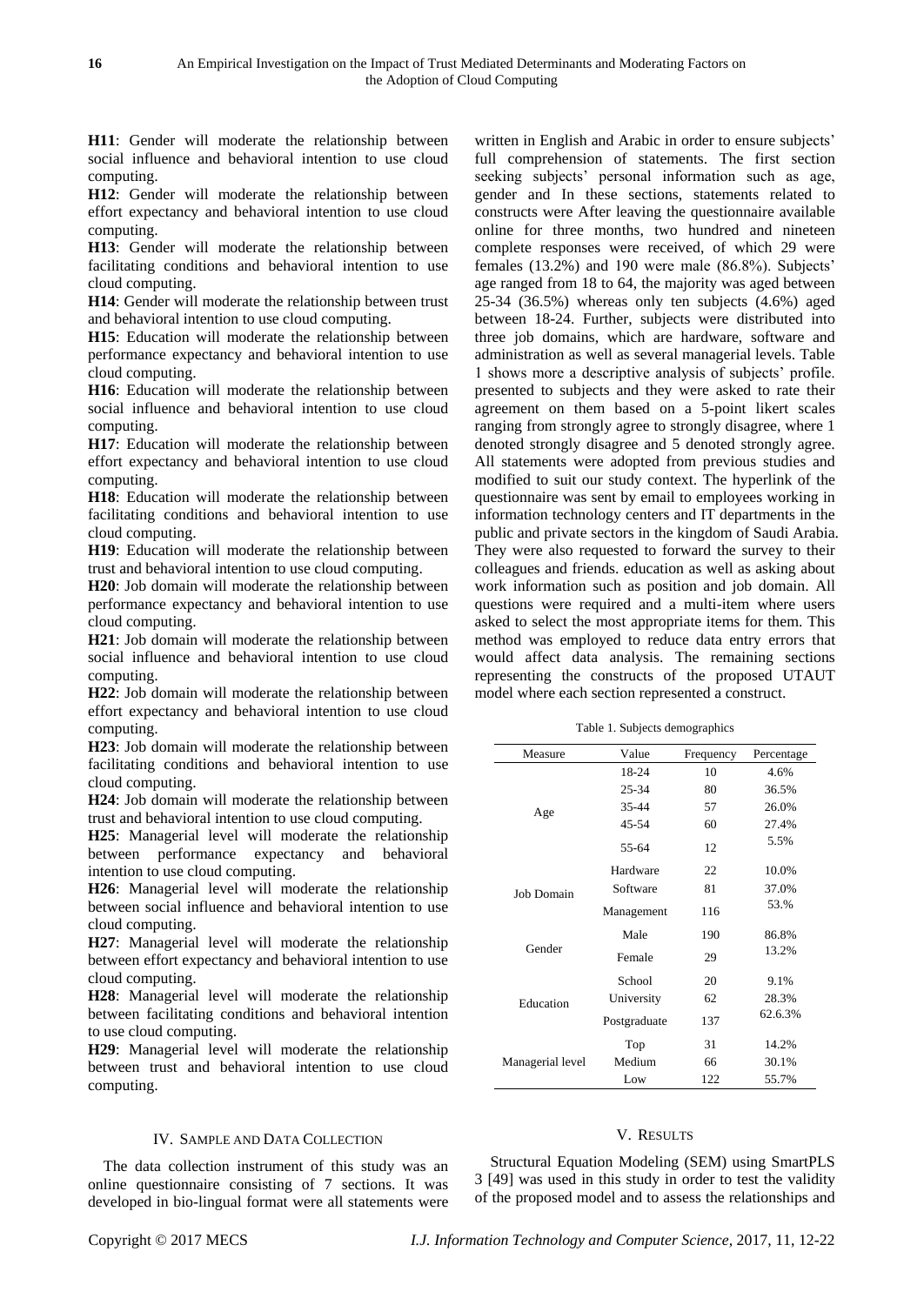effects amongst constructs. SmartPLS 3 is one of the powerful tools in performing multi-group analysis and assessing mediation and moderation effects. At the beginning of data analysis, confirmatory factor analysis (CFA) was carried out to examine the reliability and

validity of the instrument used. Cronbach's Alpha is one of the common tests used to examine the reliability of constructs. Therefore, it was performed on all constructs and as seen in Table 2 that the Alpha value of all constructs is greater than the recommended value by [50].

| Constructs   | Items            | $\alpha$ | CR    | <b>AVE</b> | BI    | EP    | FC    | PE    | SI    | <b>TS</b> |
|--------------|------------------|----------|-------|------------|-------|-------|-------|-------|-------|-----------|
|              | B <sub>11</sub>  |          |       |            | 0.938 | 0.549 | 0.590 | 0.590 | 0.517 | 0.602     |
| BI           | BI <sub>2</sub>  | 0.931    | 0.956 | 0.879      | 0.938 | 0.549 | 0.590 | 0.588 | 0.533 | 0.598     |
|              | BI3              |          |       |            | 0.937 | 0.549 | 0.590 | 0.590 | 0.503 | 0.603     |
|              | EF1              |          |       |            | 0.516 | 0.851 | 0.374 | 0.573 | 0.484 | 0.525     |
|              | EF <sub>2</sub>  |          |       |            | 0.490 | 0.850 | 0.399 | 0.534 | 0.560 | 0.478     |
| EF           | EF <sub>3</sub>  | 0.879    | 0.917 | 0.734      | 0.541 | 0.858 | 0.391 | 0.603 | 0.466 | 0.544     |
|              | EF4              |          |       |            | 0.452 | 0.867 | 0.408 | 0.559 | 0.477 | 0.491     |
|              | EP1              |          |       | 0.797      | 0.574 | 0.632 | 0.406 | 0.912 | 0.407 | 0.644     |
|              | EP <sub>2</sub>  |          |       |            | 0.578 | 0.641 | 0.407 | 0.929 | 0.364 | 0.678     |
| PE           | EP3              | 0.914    | 0.940 |            | 0.558 | 0.568 | 0.322 | 0.887 | 0.384 | 0.671     |
|              | EP4              |          |       |            | 0.534 | 0.523 | 0.250 | 0.839 | 0.353 | 0.588     |
|              | FC1              |          |       |            | 0.535 | 0.389 | 0.851 | 0.339 | 0.419 | 0.347     |
| FC           | FC <sub>2</sub>  | 0.810    | 0.887 | 0.724      | 0.536 | 0.391 | 0.851 | 0.326 | 0.407 | 0.346     |
|              | FC3              |          |       |            | 0.536 | 0.390 | 0.851 | 0.330 | 0.431 | 0.358     |
| <b>SC</b>    | SCI <sub>3</sub> |          | 0.916 | 0.844      | 0.504 | 0.517 | 0.444 | 0.412 | 0.920 | 0.414     |
|              | SCI <sub>4</sub> | 0.816    |       |            | 0.510 | 0.546 | 0.460 | 0.365 | 0.918 | 0.392     |
|              | Trust10          |          |       |            | 0.529 | 0.488 | 0.279 | 0.615 | 0.304 | 0.846     |
| <b>Trust</b> | Trust13          | 0.927    | 0.942 | 0.732      | 0.560 | 0.485 | 0.403 | 0.609 | 0.331 | 0.802     |
|              | Trust6           |          |       |            | 0.605 | 0.569 | 0.417 | 0.641 | 0.375 | 0.839     |
|              | Trust7           |          |       |            | 0.490 | 0.489 | 0.303 | 0.610 | 0.417 | 0.862     |
|              | Trust8           |          |       |            | 0.523 | 0.493 | 0.350 | 0.592 | 0.418 | 0.891     |
|              | Trust9           |          |       |            | 0.569 | 0.527 | 0.349 | 0.640 | 0.403 | 0.889     |

Table 2. Factors loadings and constructs reliability and validity

In addition, composite reliability (CR) was also computed for all constructs and the results indicated that all CR values for all constructs exceeded the recommended value by [50]. Thus, the reliability of the instrument used in this study is within good level.

The validity of the proposed model was also investigated by examining convergent and discriminant validity. Convergent validity can be examined through factor loadings where items should have the heights loadings in their related constructs and have lower ones in unrelated constructs [50]. As shown in Table 2, factor loadings of all items are the heights in their corresponding constructs. Furthermore, Average Variance Extracted (AVE) was also computed to further ensure validity of the proposed model. As shown in Table 2, the value of AVE for all construct exceeded the recommended value by [51]. Discriminant validity was also measured in order to ensure that constructs are different and do not highly correlate with each other. According to [51], the discriminant validity level can be accepted if the square root of the AVE is greater than the coefficients of the inter-constructs correlation. Table 3 shows that correlation matrix of the constructs where diagonal shows the square root of AVE. it can be noted that the values in the diagonal are greater than the below values which represent a discriminant validity of the

model.

After ensuring the validity and reliability of the proposed model, path analysis was performed using Partial Least Square (PLS) algorithm in order to investigate the relationships between constructs and to test the proposed hypotheses. Fig. 2 shows the structural model with obtained results. It shows path coefficients  $(\beta)$ and the explained variance (R2). Furthermore, in order to test the significance of the relationships amongst constructs and to better interpret the results shown in Fig.2, the t-statistic value was calculated for each relationship by performing a bootstrapping with 5000 subsample. The results indicated that performance expectancy significantly affecting users' behavioral intention to use cloud computing  $(\beta=0.23, t=2.70,$ p<0.05). Social influence was also found significantly affecting users' behavioral intention to use cloud computing ( $\beta$ =0.14, t=2.32, p<0.05). Furthermore, the effect of facilitating conditions was found extremely significant on users' behavioral intention to use cloud computing  $(\beta=0.42, t=8.15, p<0.01)$ . Clearly, these results come in line with the original UTAUT. On the other hand, the effect of effort expectancy on users' behavioral intention to use cloud computing was not found significant ( $β=0.095$ ,  $t=1.53$ ,  $p=0.13$ ) which contradicted with original UTAUT model. Moreover, the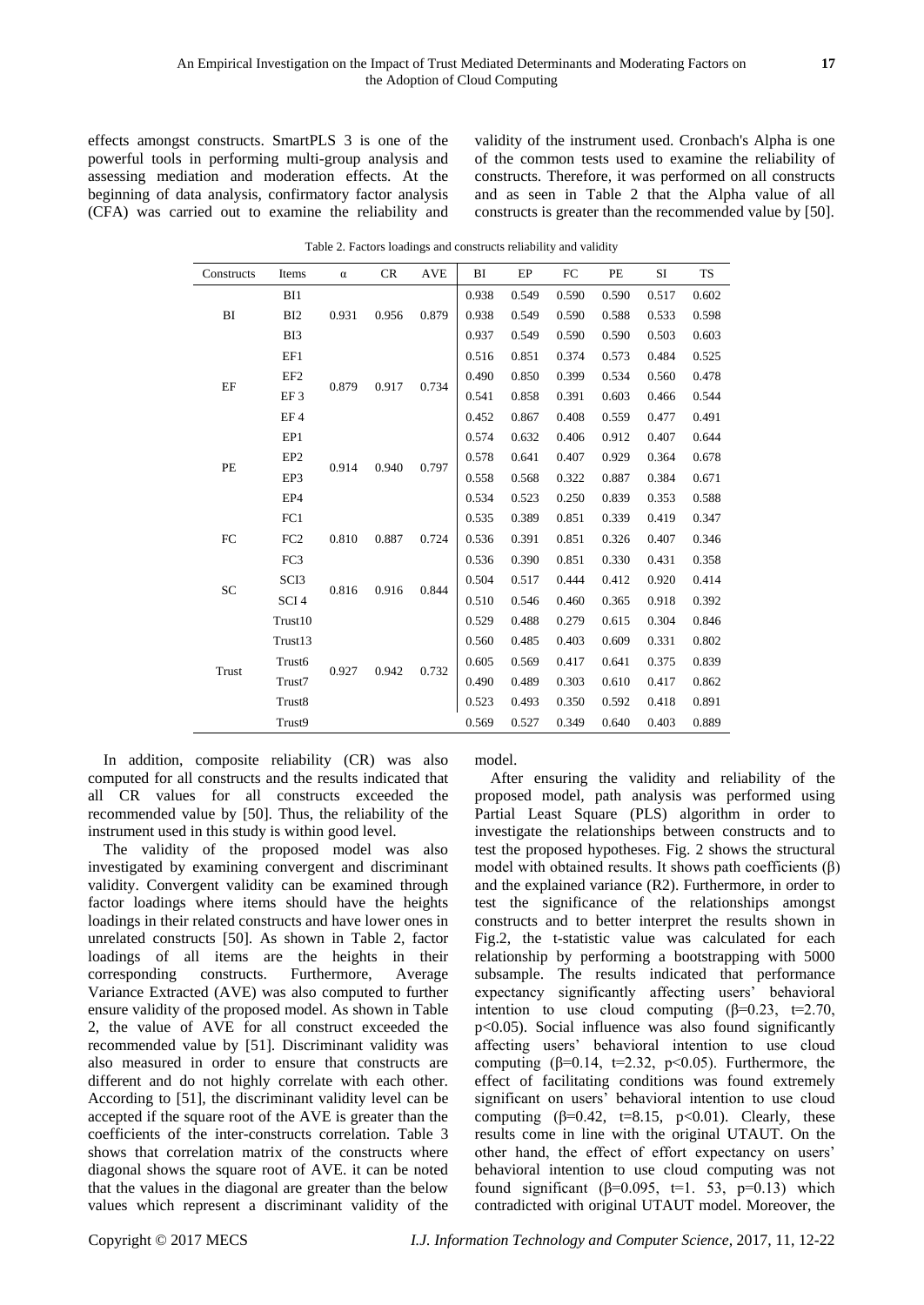results indicated that trust would significantly affect users' intention to use cloud computing ( $\beta$ =0.27, t=3. 70, p<0.01). Fig.2 also shows that all five constructs which are performance expectancy, effort expectancy, social influence, facilitating conditions and trust are predictive of intention to use cloud computing with 70% explained variance (R2=0.71).

Table 3. Constructs correlations; bold values on the diagonal are the square root of the AVE

|            | ВI    | EF    | FC    | PE    | <b>SCI</b> | Trust |
|------------|-------|-------|-------|-------|------------|-------|
| <b>BI</b>  | 0.937 |       |       |       |            |       |
| EF         | 0.586 | 0.857 |       |       |            |       |
| FC         | 0.629 | 0.458 | 0.851 |       |            |       |
| <b>PE</b>  | 0.629 | 0.664 | 0.390 | 0.893 |            |       |
| <b>SCI</b> | 0.552 | 0.578 | 0.492 | 0.423 | 0.919      |       |
| Trust      | 0.641 | 0.597 | 0.412 | 0.724 | 0.439      | 0.856 |

The effect of trust on the relationship between performance expectancy and facilitating conditions with users' intention to use cloud computing was tested. The results indicated that trust has a significant moderation effect on the relationship between performance expectancy and users' behavioral intention to use  $(\beta=0.26, \alpha)$ t=5. 40,  $p<0.01$ ). Similarly, it significantly moderating the relationship between facilitating conditions and behavioral intention to use ( $\beta$ =- 0.27, t=7. 35, p<0.01). Thus, hypotheses 1 and 2 were accepted. In addition, the mediation effect of trust on the relationship between social influence and effort expectancy with behavioral intention to use cloud computing was test. In order to identify whether trust mediate the relationship between social influence and users' intention to use, path coefficient was calculated after removing the mediator construct (trust). The results demonstrated a higher path coefficient between social influence and users' intention to use (β=0.173) than with the existence of trust. In order to test whether this difference is significant, Sobel test was carried out using the free online Sobel calculator tool and the result indicated that trust significantly mediate the effect of social influence on users' behavior intention to use cloud computing  $(t=1.73, p<0.05)$ . Therefore, hypothesis 3 is accepted. Furthermore, the mediation here can be considered as partial because of that the relationship between social influence and behavioral intention to use was found statistically significant. On the other hand, the results demonstrated a lower path coefficient for the relationship between effort expectancy and behavioral intention to use without trust  $(\beta=0.078)$ than the one with existence of trust which is shown in Fig.2 the results of Sobel test indicated that trust significantly mediate the relationship between effort expectancy and behavioral intention to use (t=3.22, p<0.01). Furthermore, this mediation can be considered as full mediation as the direct relationship between effort expectancy and behavioral intention to use is not statistically significant. Thus, hypothesis 4 is accepted.

In order to investigate the influence of the moderating factors (age, gender, education, job domain and managerial level) on the constructs of the proposed model, path analysis was performed independently for each subjects' group. The results are summarized in Table 4. As shown in Table 4, all constructs were found significantly affecting male users' behavioral intention to use cloud computing. On the contrary, none of the constructs were found significantly affecting the attitude of female users toward the acceptance of cloud computing. In order to examine whether this difference is significant and would gender moderate the effect of constructs, multi-group analysis was performed with 100 subsample bootstrapping. The obtained results indicated that gender is not significantly moderating the effect of any of the constructs on users' behavioral intention to use. Thus, hypotheses 10, 11, 12, 13 and 14 are rejected. Furthermore, the results indicated that the effect of most constructs on the intention to use cloud computing is more apparent with educated users.



Fig.2. Estimated model by SmartPLS 3

Specifically, effort expectancy, facilitating conditions, performance expectancy and trust were found significantly affecting the attitude of users with postgraduate degree toward cloud computing applications (see Table 4). However, social influence construct had not significantly affected the attitude of the same group toward cloud computing. Users with university level degree, on the other hand, have not found any of the constructs affecting their attitude toward cloud computing except performance expectancy. Because of the limited number of users with high school education, we could not get results from statistical tests. Multi-group analysis was also carried out with the same bootstrapping properties performed for gender and the results indicated that the difference between users with university level education and those with postgraduates degrees is not statistically significant. Thus. Hypotheses 15, 16, 17, 18 and 19 are rejected. Subjects were grouped into two groups based on their age namely young and old in order to facilitate statistical tests where many age groups that were used in the survey and did not have sufficient number of responses to perform the test. As seen in Table 4, all constructs were found significantly affecting the behavioral intention of young subjects to adopt cloud computing except effort expectancy were it was not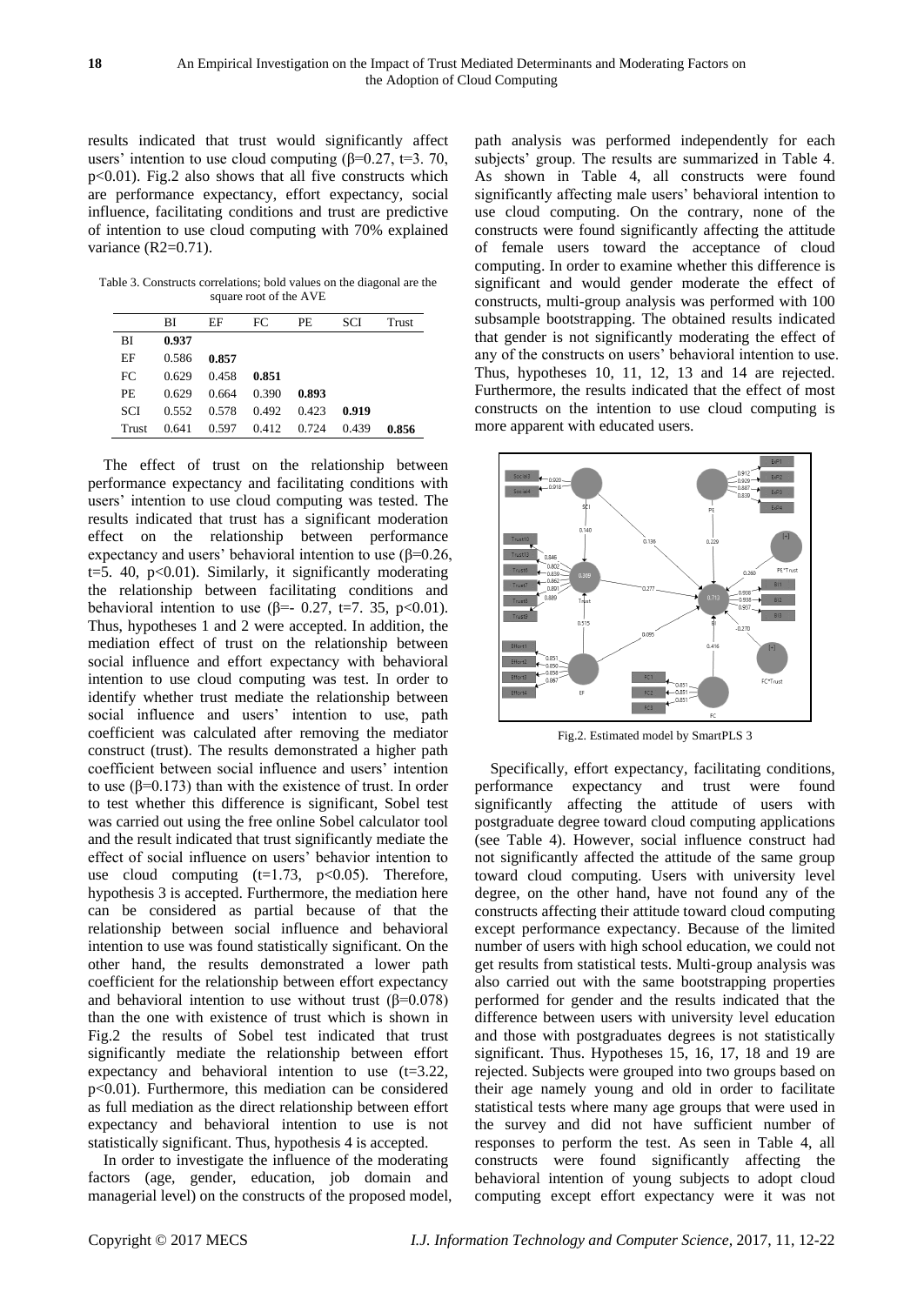found to be significantly affecting them. On contrast, only facilitating conditions and trust were found to be significantly affecting the behavioral intention of older subjects to use cloud computing. Similarly, Multi-group analysis was carried out to investigate the significance of this difference. The results indicated that the difference between the two groups is not significant, therefore hypotheses 5, 6, 7 and 8 are rejected. Moreover, the effect of constructs amongst subjects in different managerial level were also examined. Table 4 shows that effort expectancy, facilitating conditions and trust were significantly affecting behavioral intention of subjects in the top management level whereas performance expectancy and social influence did not found to be significantly affecting their attitude toward the adoption of cloud computing. Further, attitude of subjects in medium level of management towards cloud computing were found to be significantly affected by facilitating conditions and trust while the rest of constructs were not found to be significant. By taking a deeper look at the results, it can be noticed that the difference in between these two groups in terms of effort expectancy, social influence and trust is high. Multi-group analysis was applied in order to test the difference between the two groups in terms of all constructs. The results demonstrated that the difference in the effect of effort expectancy on the attitude of subjects in the two groups is statistical significant ( $\beta$ = 0.193, p<0.05). The results also indicated that the difference in the other constructs is not significant. Furthermore, the effect of all constructs

except social influence were found to be significantly affecting subjects at the low-level management attitude towards cloud computing. It can be noticed from Table 4 that the difference in the effect of effort expectancy and performance expectancy between subjects in medium level and low level management is considerably high. However, the results of the Multi-group analysis indicated that only the effect of performance expectancy in the two groups was significantly different. In addition, Table 4 shows that the difference in the β value of all constructs for subjects at low and high level management is slightly small therefore; the results of Multi-group analysis indicated that the difference of the effect of all constructs in the two groups is not significant. Thus, hypotheses 25 to 29 cannot be accepted. Additionally, Table 4 shows that that effort expectancy did not have significant effect of subjects' behavioral intention to adopt cloud computing working in the Hardware, Software and administrational sides of information technology. In fact, the attitude of subjects working in the domain of administration was not found to be effected by any of the constructs including trust. The attitude of subjects working in Hardware was also not found to be effected by social influence. Actually, it can be noticed that t and β value of the three groups (i.e. Hardware, Software, Administration) are small and nearly the same therefore; Multi-group analysis results indicated there is no significant difference amongst the three groups in all constructs. Thus, hypotheses 20 to 24 cannot be accepted.

| Table 4. Multi-Group analysis results |  |
|---------------------------------------|--|
|---------------------------------------|--|

| Moderating    |                | Constructs                  |                            |                           |                            |                            |  |  |
|---------------|----------------|-----------------------------|----------------------------|---------------------------|----------------------------|----------------------------|--|--|
| factors       | Groups         | EF                          | FC                         | <b>PE</b>                 | <b>SCI</b>                 | Trust                      |  |  |
| Gender        | Male           | $(\beta = 0.08, t=1.53,$    | $(\beta = 0.42, t = 6.14)$ | $(\beta = 0.22, t=3.43,$  | $(\beta = 0.18, t=3.85)$   | $(\beta = 0.25, t=5.34,$   |  |  |
|               |                | $p<0.01$ )                  | $p<0.01$ )                 | $p<0.01$ )                | $p<0.01$ )                 | $p<0.01$ )                 |  |  |
|               | Female         | $(\beta = 0.07, t=0.29,$    | $(\beta = 0.08, t = 0.48,$ | $(\beta = 0.35, t=0.99)$  | $(\beta = 0.15, t = 0.52,$ | $(\beta = 0.47, t=2.09,$   |  |  |
|               |                | p > 0.05                    | p > 0.05                   | p > 0.05                  | p > 0.05                   | p > 0.05                   |  |  |
|               | Young          | $(\beta = 0.06, t=0.62)$    | $(\beta = 0.39, t=5.72)$   | $(\beta = 0.22, t=2, 76,$ | $(\beta = 0.19, t=2.31)$   | $(\beta = 0.24, t=3.76,$   |  |  |
| Age           |                | p > 0.05                    | $p<0.01$ )                 | $p<0.05$ )                | $p<0.05$ )                 | $p<0.01$ )                 |  |  |
|               | Old            | $(\beta = 0.16, t=1.06)$    | $(\beta = 0.47, t=8.53)$   | $(\beta = 0.23, t=1.79,$  | $(\beta = 0.04, t=0.52,$   | $(\beta = 0.35, t=3.69)$   |  |  |
|               |                | p > 0.05                    | $p<0.01$ )                 | p > 0.05                  | p > 0.05                   | p<0.01                     |  |  |
|               | University     | $(\beta = 0.042, t = 0.37,$ | $(\beta = 0.30, t=2.18,$   | $(\beta = 0.41, t=3, 22)$ | $(\beta = 0.03, t = 0.27,$ | $(\beta=0.27, t=1.78)$     |  |  |
| Education     |                | p > 0.05                    | p > 0.05                   | $p<0.01$ )                | p > 0.05                   | p > 0.05                   |  |  |
|               | Postgraduate   | $(\beta = 0.15, t=2.61,$    | $(\beta = 0.40, t = 8.16)$ | $(\beta = 0.21, t=2.67)$  | $(\beta=0.16, t=2.15,$     | $(\beta=0.29, t=3.27,$     |  |  |
|               |                | p<0.05                      | $p<0.01$ )                 | $p<0.05$ )                | p > 0.05                   | $p<0.01$ )                 |  |  |
|               | Top            | $(\beta = -0.48, t = 2.45)$ | $(\beta=0.58, t=2.29,$     | $(\beta = 0.39, t=1.26,$  | $(\beta = 0.17, t=0.88,$   | $(\beta = 0.38, t=3.23)$   |  |  |
|               |                | $p<0.05$ )                  | $p<0.05$ )                 | p > 0.05                  | p > 0.05                   | $p<0.01$ )                 |  |  |
| Managerial    | Medium         | $(\beta=0.00, t=0.002,$     | $(\beta = 0.36, t=3.89)$   | $(\beta = 0.05, t=0.48,$  | $(\beta = 0.16, t=2.14,$   | $(\beta=0.52, t=5.32,$     |  |  |
| level         |                | p > 0.05                    | $p<0.01$ )                 | p > 0.05                  | p > 0.05                   | p<0.01                     |  |  |
|               | Low            | $(\beta = 0.18, t=1.67,$    | $(\beta = 0.42, t=4.71,$   | $(\beta = 0.32, t=3.66,$  | $(\beta = 0.12, t=1.61)$   | $(\beta = 0.18, t=2.64)$   |  |  |
|               |                | p > 0.05                    | $p<0.01$ )                 | $p<0.01$ )                | p > 0.05                   | $p<0.05$ )                 |  |  |
| Job<br>Domain | Hardware       | $(\beta = -0.001,$          | $(\beta = 0.48, t=5.39)$   | $(\beta = 0.17, t=2.46,$  | $(\beta = 0.12, t=1.91,$   | $(\beta=0.32, t=5.36,$     |  |  |
|               |                | $t=0.005$ , $p>0.05$ )      | $p<0.01$ )                 | $p<0.05$ )                | p > 0.05                   | $p<0.01$ )                 |  |  |
|               | Software       | $(\beta = 0.16, t=1.84,$    | $(\beta = 0.39, t=4.85)$   | $(\beta = 0.24, t=2.29,$  | $(\beta = 0.16, t=4.06)$   | $(\beta = 0, 25, t=2, 81,$ |  |  |
|               |                | p > 0.05                    | $p<0.01$ )                 | $p<0.05$ )                | $p<0.01$ )                 | $p<0.05$ )                 |  |  |
|               | Administration | $(\beta$ = -0.33, t=0.86,   | $(\beta = 0.34, t = 0.77)$ | $(\beta = 0.51, t=1.76,$  | $(\beta = 0.15, t=0.57,$   | $(\beta = 0.05, t = 0.18,$ |  |  |
|               |                | p > 0.05                    | p > 0.05                   | p > 0.05                  | p > 0.05                   | p > 0.05                   |  |  |

### VI. DISCUSSION

The empirical results of our study have provided support for the validity of the proposed model and the instruments adopted to examine the acceptance of cloud computing. The reliability of the all constructs were ensured using the well know statistical test Cronbach's Alpha and the Campsite Reliability Value of all constructs have exceeded the recommended values in the literature, as well. The convergent and discriminant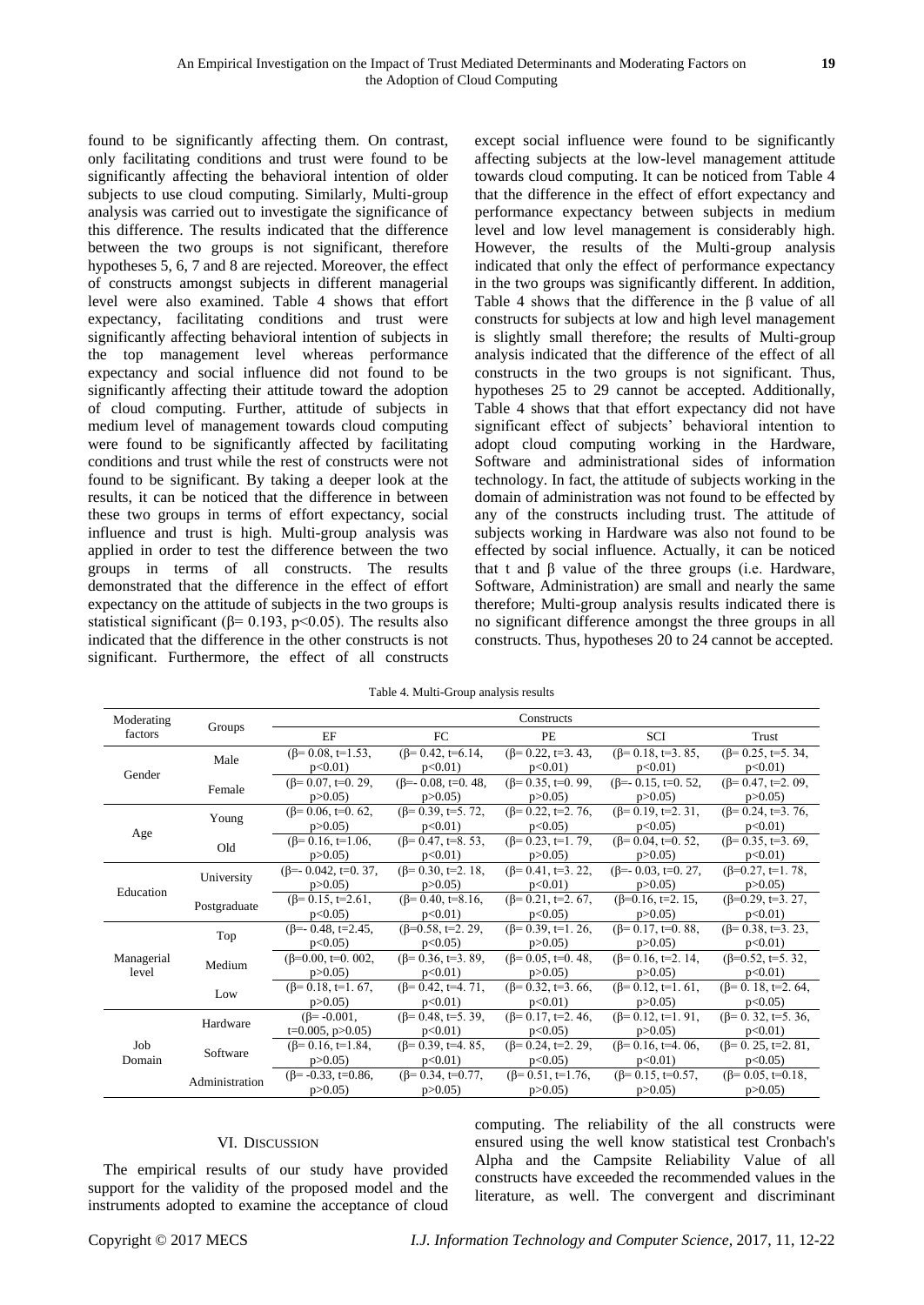validity of all constructs were also established. In addition, the results obtained by this study have provided support that trust is an important factor in the acceptance of cloud computing. It was found to magnitude the relationships between performance expectancy and facilitating conditions with behavioral intention to use. Furthermore, the results indicated that trust can significantly mediate the relationship between social influence and behavioral intention to use cloud computing. Despite the fact that we found effort expectancy has not significantly affected users' intention to adopt cloud computing, this relationship most likely will be the opposite with the existence of trust.

Surprisingly, the results obtained from this study demonstrated that the majority of the moderating factors did not have a significant effect on the acceptance of cloud computing. However, such finding would not be generalized as it is most likely because of the limitations of the study. Number of subjects in some groups was too small which make statistical test difficult and not possible for some cases. This is the major limitation of our study which would be considered in the future. For instance, the number of female subjects who participated in the study was 29 compared to 190 males. Further, most of the subjects were from management background where few of them had hardware background. Despite of these limitations we have yielded some interesting findings. For instance, the results indicated that behavioral intention of male subjects to adopt cloud computing were found to be significantly affected by all constructs (i.e. Effort Expectancy, Facilitating Conditions, Performance Expectancy, Social Influence and Trust) whereas none of them were found to be affecting female subjects' attitude toward the adoption of cloud computing. However, gender was not found to be moderating factor for the acceptance of cloud computing. Furthermore, subjects were grouped into two categories based on their age which are young and old subjects because of the limited sample size in various age groups. Although no real difference between the two groups on the attitude toward adoption of cloud computing, the attitude of young subjects was found significantly affected by the majority of constructs which are trust, facilitating conditions, performance expectancy and social influence. Moreover, when investigating the effect of education as a moderating factor it was apparent that the effects of most constructs toward intention to use cloud is more with educated subjects. However, the difference in the perceived behavioral intention to accept cloud computing was not found statistically significant between subjects with university level and postgraduate ones. Similarly, subjects working in different domains (i.e. Hardware, Software and Administration) were found to be almost the same in terms of the effect of most constructs on the behavioral intention to adopt cloud computing. On the other hand, the effect of performance expectancy on the behavioral intention to adopt cloud computing was found to be different amongst subject in different managerial levels while no real difference was found on the other constructs.

The findings of our study have provided various implications in the users' attitude towards adopting cloud computing. Practically, it demonstrates the direct effect of trust on the behavioral intention to adopt cloud computing. The study also gives insights to executives about the factors influencing the acceptance of cloud computing services in order to implement appropriate strategies and plans. Furthermore, the proposed model can be adopted by high level management in firms in order to evaluate the attitude of their personnel towards cloud computing. Theoretically, the study extends the usefulness of the UTAUT by providing a set of guidelines on the acceptance of cloud computing. The study also demonstrated that embedding trust into the UTAUT would show an adequate explanatory power to examine behavioral intention to use cloud computing. Furthermore, pervious research has demonstrated that trust is one of the crucial factors that would prevent firms to adopt cloud computing. Therefore, it was embedded into the UTAUT model where the results showed the validity of the proposed model for assessing the acceptance of cloud computing.

#### VII. CONCLUSION

We conducted an empirical study to investigate the direct and indirect effects of trust on the independent and dependent variables of the acceptance of cloud computing in organizations. The study also aimed to understand the role of five moderating factors (i.e. gender, age, education, managerial level and job domain) on the attitude of subjects toward cloud computing. Due to its usefulness in several domains and in cloud computing especially, the UTAUT was adopted and extended by adding trust as a main construct. The results indicated that trust is an important factor in the acceptance of cloud computing solutions. Specifically, it was found significantly strengthen the relationships between performance expectancy and facilitating conditions with behavioral intention to adopt cloud computing. On the contrary, the results demonstrated that the majority of the moderating factors did not have real impact on the acceptance of cloud computing. However, this is most likely due to various limitations of our study such as the distribution of the sample amongst different groups. Therefore, further studies that take into accounts these limitations would be carried out in the future.

#### **REFERENCES**

- [1] S. M. Habib, S. Ries, M. Mühlhäuser, and P. Varikkattu, "Towards a trust management system for cloud computing marketplaces: using CAIQ as a trust information source," *Security and Communication Networks,* vol. 7, no. 11, pp. 2185-2200, 2014.
- [2] T. H. Noor, Q. Z. Sheng, S. Zeadally, and J. Yu, "Trust management of services in cloud environments: Obstacles and solutions," *ACM Comput. Surv.,* vol. 46, no. 1, pp. 1- 30, 2013.
- [3] S. Singh, and J. Sidhu, "Compliance-based Multidimensional Trust Evaluation System for determining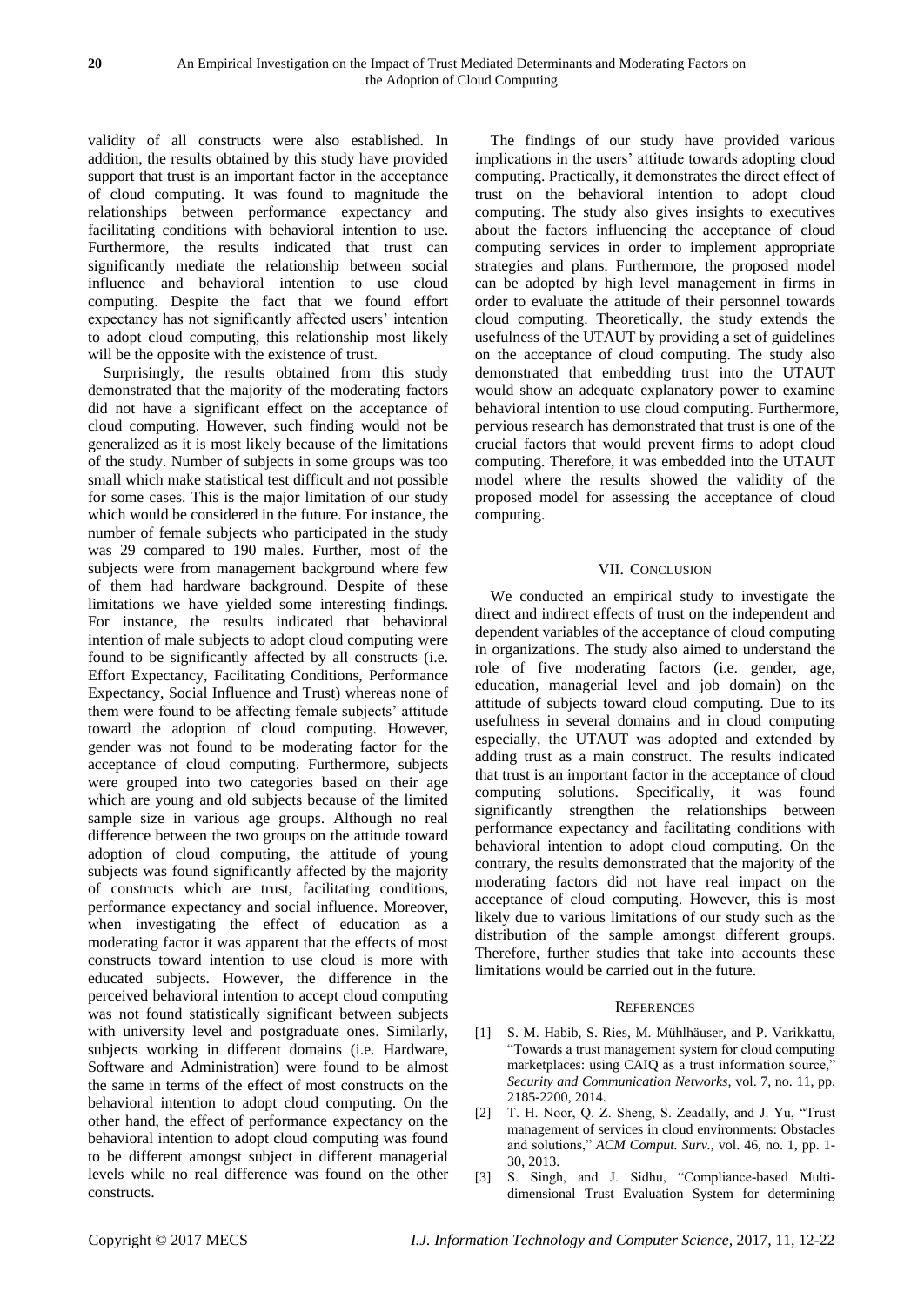trustworthiness of Cloud Service Providers," *Future Generation Computer Systems,* vol. 67, pp. 109-132, 2//, 2017.

- [4] S. Alharbi, "An extended UTAUT Model for Understanding of the Effect of Trust on Users' Acceptance of Cloud Computing," *International Journal of Computer Applications in Technology,* vol. Accepted, 2017.
- [5] S. A. Elmubarak, A. Yousif, and M. B. Bashir, "Performance based Ranking Model for Cloud SaaS Services," 2017.
- [6] S. Goyal, "Public vs private vs hybrid vs communitycloud computing: a critical review," *International Journal of Computer Network and Information Security,* vol. 6, no. 3, pp. 20, 2014.
- [7] R. C. Mayer, J. H. Davis, and F. D. Schoorman, "An integrative model of organizational trust," *Academy of management review,* vol. 20, no. 3, pp. 709-734, 1995.
- [8] D. H. McKnight, "Trust in information technology," *The Blackwell encyclopedia of management,* vol. 7, pp. 329- 331, 2005.
- [9] B. Friedman, J. Peter H. Khan, and D. C. Howe, "Trust online," *Commun. ACM,* vol. 43, no. 12, pp. 34-40, 2000.
- [10] B. Shneiderman, "Designing trust into online experiences," *Commun. ACM,* vol. 43, no. 12, pp. 57-59, 2000.
- [11] N. K. Lankton, D. H. McKnight, and J. Tripp, "Technology, Humanness, and Trust: Rethinking Trust in Technology," *Journal of the Association for Information Systems,* vol. 16, no. 10, pp. 880, 2015.
- [12] N. Lankton, D. H. McKnight, and J. B. Thatcher, "Incorporating trust-in-technology into Expectation Disconfirmation Theory," *The Journal of Strategic Information Systems,* vol. 23, no. 2, pp. 128-145, 6//, 2014.
- [13] R. R. Hoffman, M. Johnson, J. M. Bradshaw, and A. Underbrink, "Trust in Automation," *IEEE Intelligent Systems,* vol. 28, no. 1, pp. 84-88, 2013.
- [14] K. S. Coulter, M. Brengman, and F. P. Karimov, "The effect of web communities on consumers' initial trust in B2C e-commerce websites," *Management Research Review,* vol. 35, no. 9, pp. 791-817, 2012.
- [15] Y. Fang, I. Qureshi, H. Sun, P. McCole, E. Ramsey, and K. H. Lim, "Trust, Satisfaction, and Online Repurchase Intention: The Moderating Role of Perceived Effectiveness of E-Commerce Institutional Mechanisms," *Mis Quarterly,* vol. 38, no. 2, pp. 407-427, 2014.
- [16] Y.-M. Li, C.-T. Wu, and C.-Y. Lai, "A social recommender mechanism for e-commerce: Combining similarity, trust, and relationship," *Decision Support Systems,* vol. 55, no. 3, pp. 740-752, 6//, 2013.
- [17] W.-T. Wang, Y.-S. Wang, and E.-R. Liu, "The stickiness" intention of group-buying websites: The integration of the commitment–trust theory and e-commerce success model," *Information & Management,* vol. 53, no. 5, pp. 625-642, 7//, 2016.
- [18] I.-L. Wu, "The antecedents of customer satisfaction and its link to complaint intentions in online shopping: An integration of justice, technology, and trust," *International Journal of Information Management,* vol. 33, no. 1, pp. 166-176, 2//, 2013.
- [19] Y. Zhang, J. Bian, and W. Zhu, "Trust fraud: A crucial challenge for China's e-commerce market," *Electronic Commerce Research and Applications,* vol. 12, no. 5, pp. 299-308, 9//, 2013.
- [20] E. Abu-Shanab, "Antecedents of trust in e-government services: an empirical test in Jordan," *Transforming Government: People, Process and Policy,* vol. 8, no. 4, pp. 480-499, 2014.
- [21] E. Abu-Shanab, and A. Al-Azzam, "Trust Dimensions and the adoption of E-government in Jordan," *International Journal of Information Communication Technologies and Human Development (IJICTHD),* vol. 4, no. 1, pp. 39-51, 2012.
- [22] L. Alzahrani, W. Al-Karaghouli, and V. Weerakkody, "Analysing the critical factors influencing trust in egovernment adoption from citizens' perspective: A systematic review and a conceptual framework," *International Business Review,* vol. 26, no. 1, pp. 164-175, 2//, 2017.
- [23] J. V. Chen, R. J. M. Jubilado, E. P. S. Capistrano, and D. C. Yen, "Factors affecting online tax filing – An application of the IS Success Model and trust theory," *Computers in Human Behavior,* vol. 43, pp. 251-262, 2//, 2015.
- [24] S. E. Colesca, "Understanding trust in e-government," *Engineering Economics,* vol. 63, no. 4, 2015.
- [25] Y. Gao, "The Influences Of Cognitive Factors And Trust On E-Government Acceptance: Evidence From A Two-Stage Model," *The Review of Business Information Systems (Online),* vol. 17, no. 4, pp. 153, 2013.
- [26] M. I. Manda, and J. Backhouse, "Addressing trust, security and privacy concerns in e-government integration, interoperability and information sharing through policy: a case of South Africa," 2016.
- [27] M. K. Muchahari, and S. K. Sinha, "A New Trust Management Architecture for Cloud Computing Environment." pp. 136-140.
- [28] F. Wenjuan, Y. Shanlin, P. Jun, and H. Luo, "Building trust into cloud," *International Journal of Cloud Computing and Services Science,* vol. 1, no. 3, pp. 115, 2012.
- [29] X. Li, and J. Du, "Adaptive and attribute-based trust model for service level agreement guarantee in cloud computing," *IET Information Security,* vol. 7, no. 1, pp. 39-50, 2013.
- [30] D. Gonzales, J. Kaplan, E. Saltzman, Z. Winkelman, and D. Woods, "Cloud-Trust - a Security Assessment Model for Infrastructure as a Service (IaaS) Clouds," *IEEE Transactions on Cloud Computing,* vol. PP, no. 99, pp. 1- 1, 2015.
- [31] W.-J. Fan, S.-L. Yang, H. Perros, and J. Pei, "A multidimensional trust-aware cloud service selection mechanism based on evidential reasoning approach," *International Journal of Automation and Computing,* vol. 12, no. 2, pp. 208-219, 2015.
- [32] D. Shapiro, M. Socher, R. Lei, S. Muralidhar, B. T. Loo, and N. Heninger, "DARUMA: Regaining Trust in Cloud Storage," 2016.
- [33] S. M. Khan, and K. W. Hamlen, "Hatman: Intra-cloud Trust Management for Hadoop." pp. 494-501.
- [34] P. Manuel, "A trust model of cloud computing based on Quality of Service," *Annals of Operations Research,* vol. 233, no. 1, pp. 281-292, 2015.
- [35] M. Firdhous, O. Ghazali, and S. Hassan, "Trust management in cloud computing: a critical review," *arXiv preprint arXiv:1211.3979*, 2012.
- [36] K. Yamaji, M. Nakamura, Y. Nagai, T. Ito, and H. Sato, "Specifying a Trust Model for Academic Cloud Services." pp. 91-99.
- [37] Z. Yang, J. Sun, Y. Zhang, and Y. Wang, "Understanding SaaS adoption from the perspective of organizational users: A tripod readiness model," *Computers in Human Behavior,* vol. 45, pp. 254-264, 4//, 2015.
- [38] R. Martins, T. Oliveira, and M. A. Thomas, "An empirical analysis to assess the determinants of SaaS diffusion in